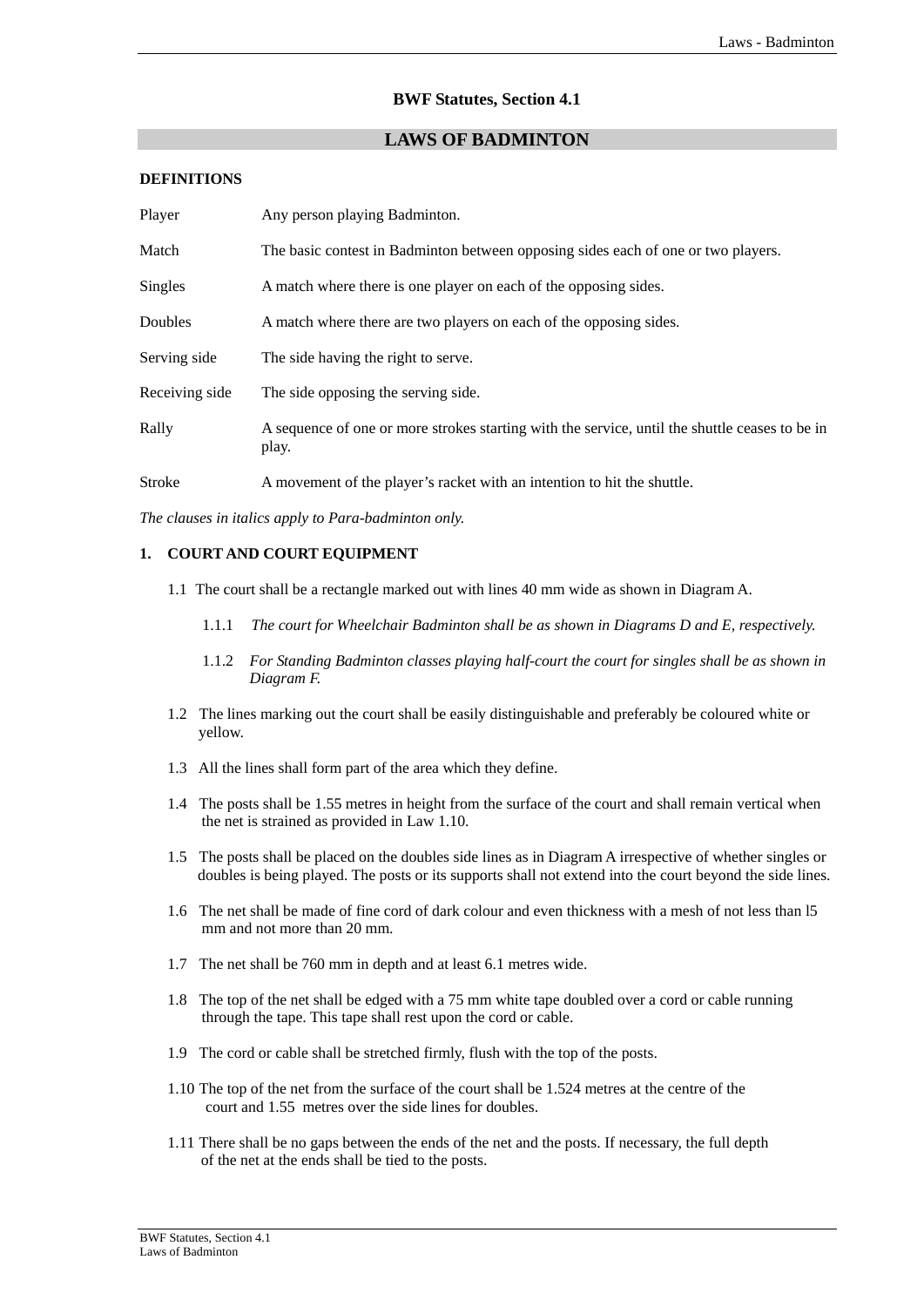#### **DIAGRAM A J.EEOrr** 3.880m **AGeach** ğ **PORTU** 1.980m 1.980rr Ę SIDE LINE T FOR DOUBLES  $\frac{420}{10}$ SIDE LINE 1 FOR SINGLES **RIGHT<br>SERVICE COURT** ALSO LONG SERVICE LEFT<br>SERNCE COURT **ALSO LONG SERVICE LINE FOR SINGLES** LONG SERVICE ONG BERVICE **BACK BOUN DARY LINE BACK** χ SHORT EHOHS BOUNDARY LINE CENTRE LINE **CENTRE LINE** SERVICE LINE SERVICE LINE 孟 LINE FOR SINGLES LINE FOR DOUBLES LINE FOR DOUBLES LEFT<br>SERVICE COURT **RIGHT<br>SERVICE COURT** ğ SIDE LINE | FOR SINGLES  $420m$ SIDE LINE , FOR DOUBLES **SO<sub>d</sub>**

Note: (1) Diagonal length of full court  $= 14.723$ m

- (2) Court as shown above can be used for both singles and doubles play
- (3) \*\* Optional testing marks as shown in Diagram B.

# **2. SHUTTLE**

2.1 The shuttle shall be made of natural and / or synthetic materials. From whatever material the shuttle is made, the flight characteristics generally shall be similar to those produced by a natural feathered shuttle with a cork base covered by a thin layer of leather.

## **2.2 Feathered Shuttle**

- 2.2.1 The shuttle shall have 16 feathers fixed in the base.
- 2.2.2 The feathers shall have a uniform length between 62 mm to 70 mm when measured from the tip to the top of the base.
- 2.2.3 The tips of the feathers shall lie on a circle with a diameter from 58 mm to 68 mm.
- 2.2.4 The feathers shall be fastened firmly with thread or other suitable material.
- 2.2.5 The base shall be 25 mm to 28 mm in diameter and rounded on the bottom.
- 2.2.6 The shuttle shall weigh from 4.74 to 5.50 grams.

#### **2.3 Non-Feathered Shuttle**

- 2.3.1 The skirt, or simulation of feathers in synthetic materials, shall replace natural feathers.
- 2.3.2 The base shall be as described in Law 2.2.5.
- 2.3.3 Measurements and weight shall be as in Laws 2.2.2, 2.2.3 and 2.2.6. However, because of the difference in the specific gravity and other properties of synthetic materials in comparison with feathers, a variation of up to 10 per cent shall be acceptable.
- 2.4 Subject to there being no variation in the general design, speed and flight of the shuttle, modifications in the above specifications may be made with the approval of the Member Association concerned, in places where atmospheric conditions due to either altitude or climate make the standard shuttle unsuitable.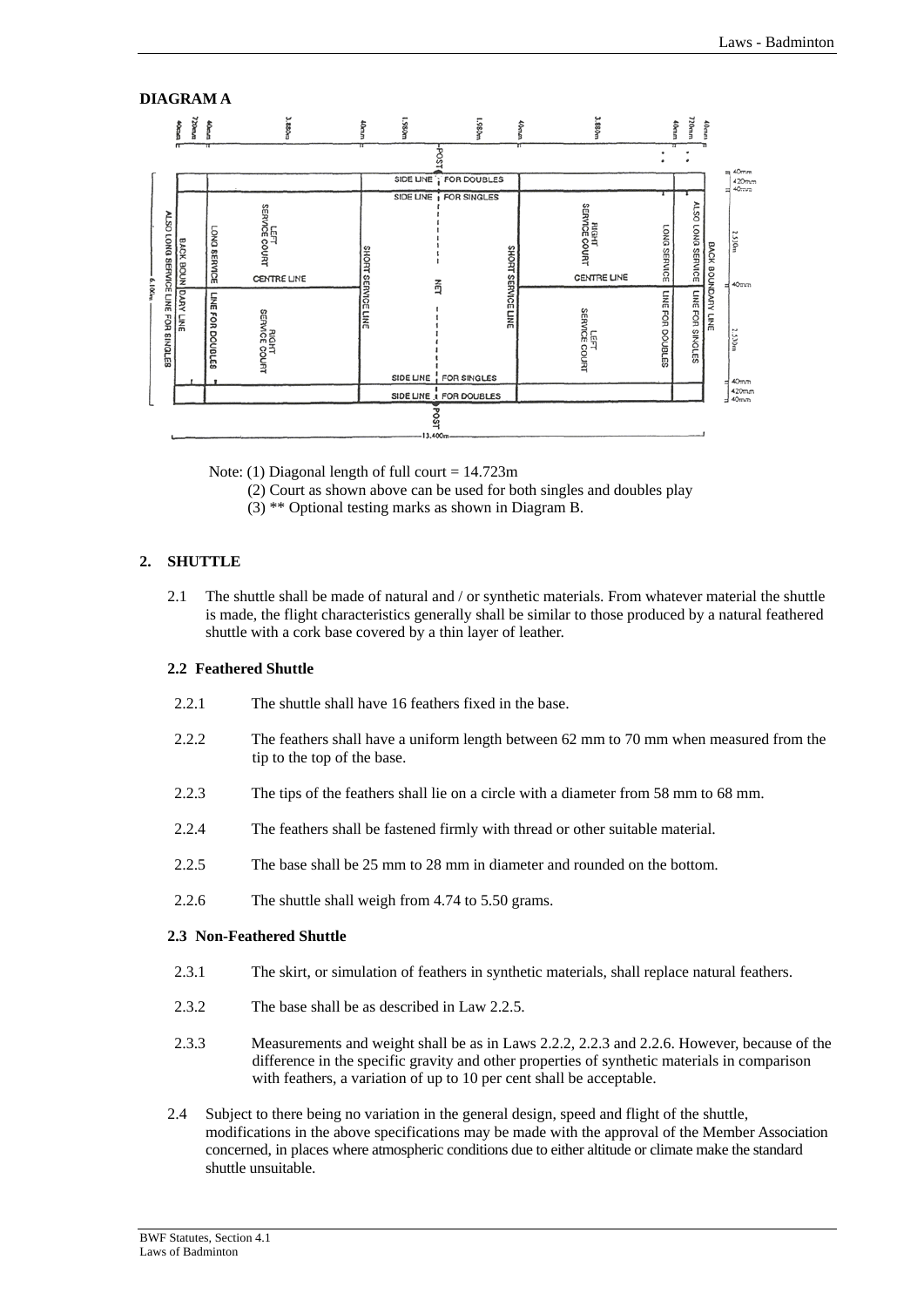# **3. TESTING A SHUTTLE FOR SPEED**

- 3.1 To test a shuttle, a player shall use a full underhand stroke which makes contact with the shuttle over the back boundary line. The shuttle shall be hit at an upward angle and in a direction parallel to the side lines.
- 3.2 A shuttle of correct speed will land not less than 530 mm and not more than 990 mm short of the other back boundary line as in Diagram B.

# **DIAGRAM B**



# **4. RACKET**

- 4.1 The racket shall be a frame not exceeding 680 mm in overall length and 230 mm in overall width consisting of the main parts described in Laws 4.1.1 to 4.1.5 as illustrated in Diagram C.
- 4.1.1 The handle is the part of the racket intended to be gripped by a player.
- 4.1.2 The stringed area is the part of the racket with which it is intended that a player hits the shuttle.
- 4.1.3 The head bounds the stringed area.
- 4.1.4 The shaft connects the handle to the head (subject to Law 4.1.5).
- 4.1.5 The throat (if present) connects the shaft to the head.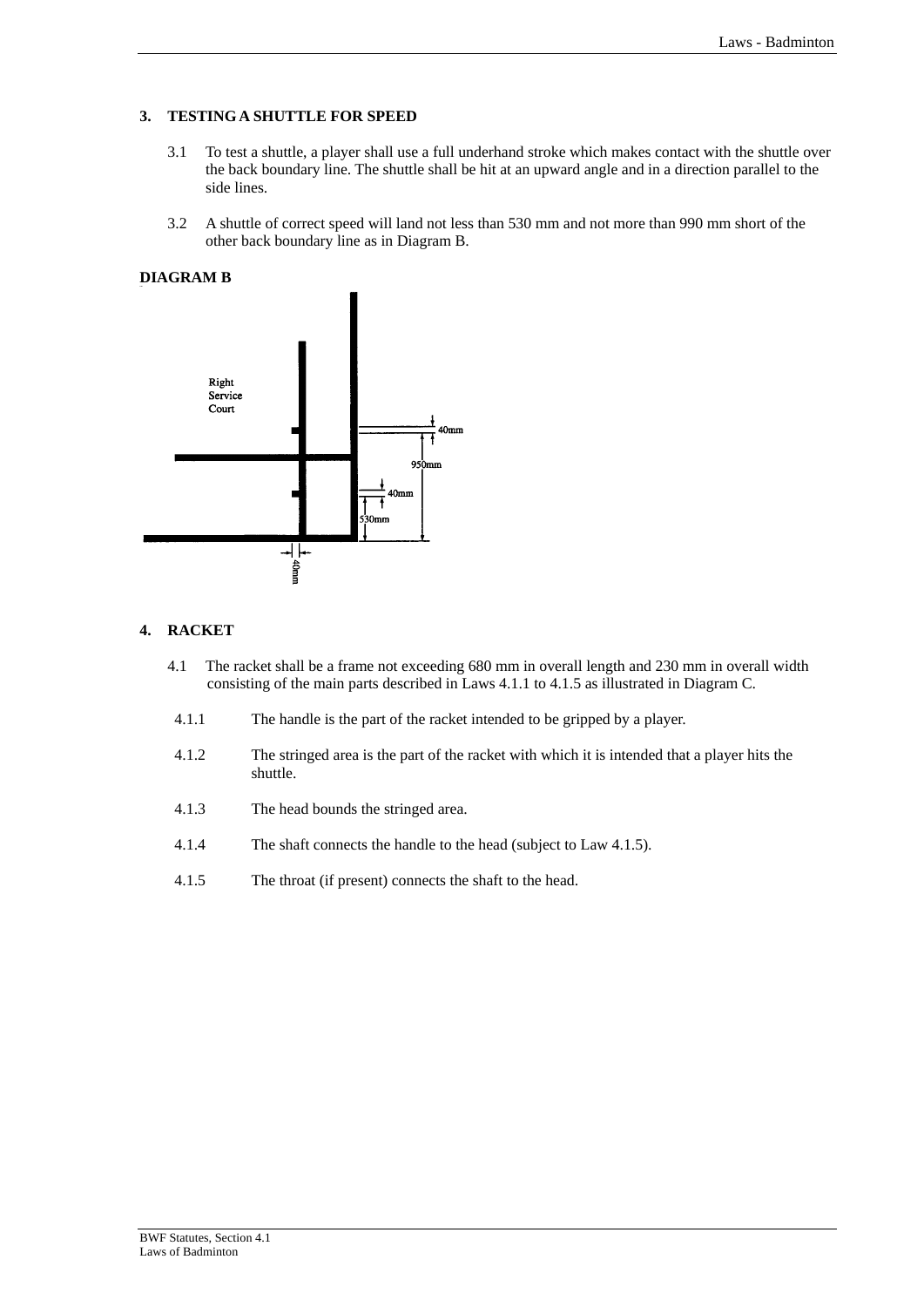# **DIAGRAM C**



#### **4.2 The stringed area:**

- 4.2.1 shall be flat and consist of a pattern of crossed strings either alternately interlaced or bonded where they cross. The stringing pattern shall be generally uniform and, in particular, not less dense in the centre than in any other area; and
- 4.2.2 shall not exceed 280 mm in overall length and 220 mm in overall width. However, the strings may extend into an area which otherwise would be the throat, provided that:
	- 4.2.2.1 the width of the extended stringed area does not exceed 35 mm; and
	- 4.2.2.2 the overall length of the stringed area does not then exceed 330 mm.

## **4.3 The racket:**

- 4.3.1 shall be free of attached objects and protrusions, other than those used solely and specifically to limit or prevent wear and tear, or vibration, or to distribute weight, or to secure the handle by cord to the player's hand, and which are reasonable in size and placement for such purposes; and
- 4.3.2 shall be free of any device that makes it possible for a player to change materially the shape of the racket.

#### **5. EQUIPMENT AND COMPLIANCE**

#### **5.1 Compliance**

The Badminton World Federation shall rule on any question of whether any racket, shuttle or equipment or any prototype used in the playing of Badminton complies with the specifications. Such ruling may be undertaken on the Federation's initiative or on application by any party with a bona fide interest, including any player, technical official, equipment manufacturer or Member Association or member thereof.

#### **5.2 Additional equipment for Para-Badminton**

For Para-badminton, a wheelchair or a crutch may be used.

- 5.2.1 *A player's body may be fixed to the wheelchair with an elastic belt.*
- 5.2.2 *A wheelchair may be equipped with supporting wheels, which may extend beyond the main wheel.*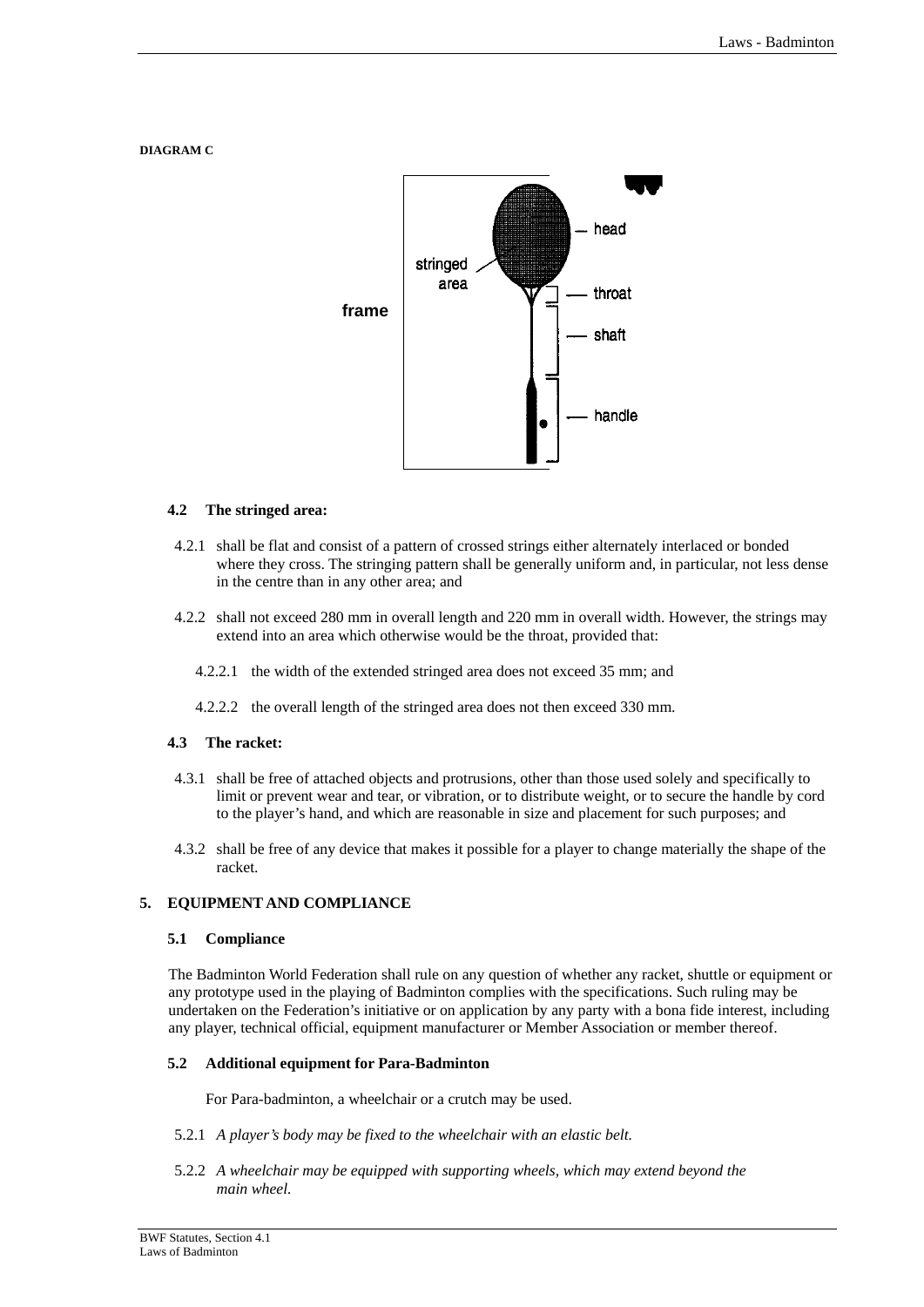5.2.3 *The player's feet must be fixed to the footrest of the wheelchair* 

## **6. TOSS**

- 6.1 Before play commences, a toss shall be conducted and the side winning the toss shall exercise the choice in either Law 6.1.1 or 6.1.2:
- 6.1.1 to serve or receive first;
- 6.1.2 to start play at one end of the court or the other.
- 6.2 The side losing the toss shall then exercise the remaining choice.

## **7. SCORING SYSTEM**

- 7.1 A match shall consist of the best of three games, unless otherwise arranged (BWF Statutes, Section 4.1.3 and Section 4.1.4).
- 7.2 A game shall be won by the side which first scores 21 points, except as provided in Law 7.4 and 7.5.
- 7.3 The side winning a rally shall add a point to its score. A side shall win a rally, if the opposing side commits a 'fault' or the shuttle ceases to be in play because it touches the surface of the court inside the opponent's court.
- 7.4 If the score becomes 20-all, the side which gains a two point lead first, shall win that game.
- 7.5 If the score becomes 29-all, the side scoring the 30th point shall win that game.
- 7.6 The side winning a game shall serve first in the next game.

# **8. CHANGE OF ENDS**

- 8.1 Players shall change ends:
- 8.1.1 at the end of the first game;
- 8.1.2 at the end of the second game, if there is to be a third game; and
- 8.1.3 in the third game when a side first scores 11 points.
- 8.2 If the ends are not changed as indicated in Law 8.1, it shall be done so as soon as the mistake is discovered and when the shuttle is not in play. The existing score shall stand.

## **9. SERVICE**

#### 9.1 In a correct service,

- 9.1.1 neither side shall cause undue delay to the delivery of the service once the server and the receiver are ready for the service.
- 9.1.2 on completion of the backward movement of the server's racket head, any delay in the start of the service (Law 9.2) shall be considered to be an undue delay;
- 9.1.3 the server and the receiver shall stand within diagonally opposite service courts (Diagram A) without touching the boundary lines of these service courts;
	- 9.1.3.1 *In Para-badminton Wheelchair and Standing Classes playing half-court, Diagram D and F, respectively, apply.*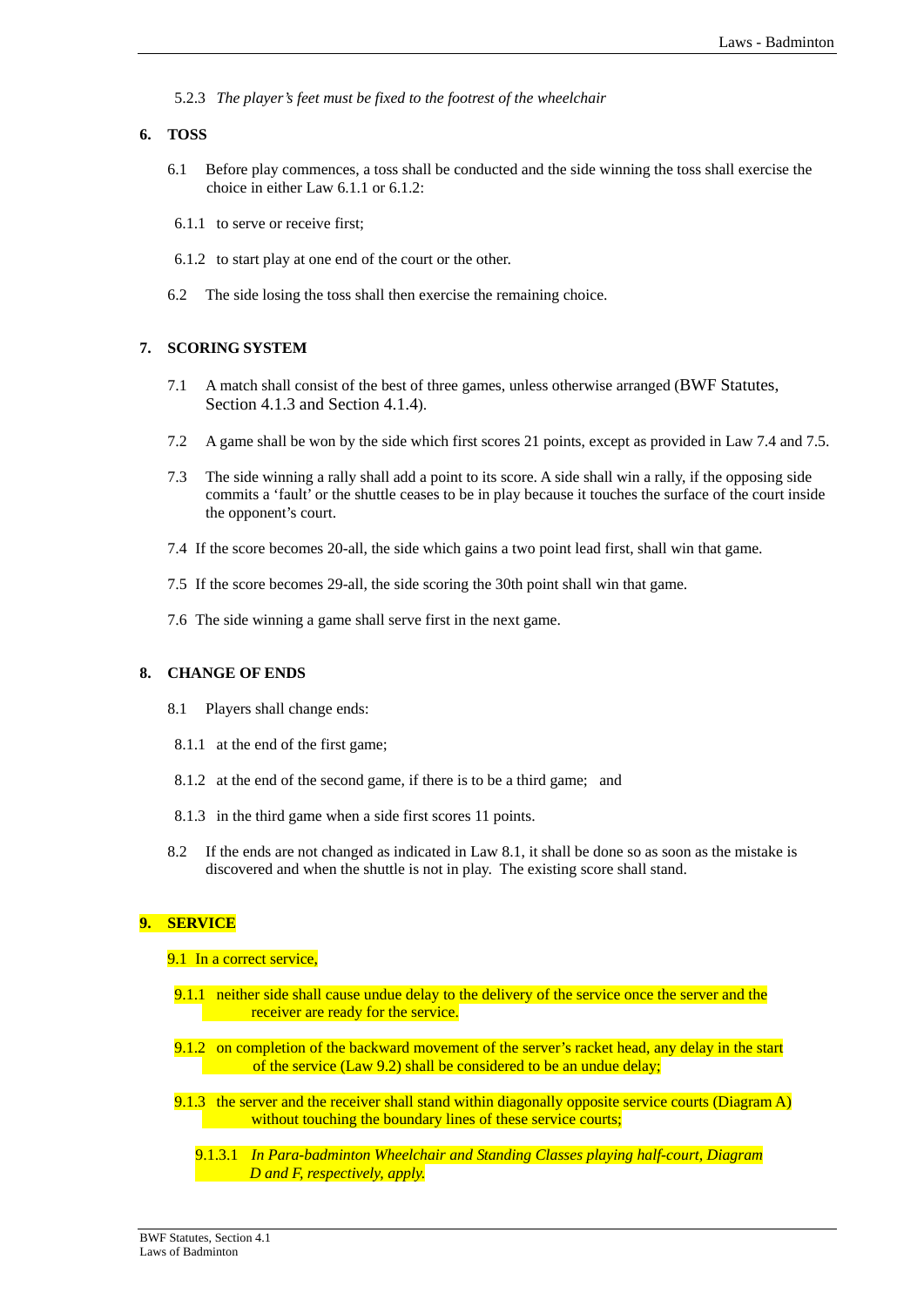- 9.1.4 some part of both feet of the server and the receiver shall remain in contact with the surface of the court in a stationary position from the start of the service (Law 9.2) until the service is delivered (Law 9.3);
	- 9.1.4.1 *In Wheelchair Badminton: from the start of the service and until the service is delivered, the wheels of the server and the receiver must be stationary, except the natural counter movement of the server's wheelchair.*
- 9.1.5 the server's racket shall initially hit the base of the shuttle;
- 9.1.6 the whole shuttle shall be below 1.15 metres from the surface of the court at the instant of being hit by the server's racket;
	- 9.1.6.1 *In Wheelchair Badminton, the whole shuttle shall be below the server's armpit at the instant of being hit by the server's racket;*
- 9.1.7 the movement of the server's racket shall continue forwards from the start of the service (Law 9.2) until the service is delivered (Law 9.3);
- 9.1.8 the flight of the shuttle shall be upwards from the server's racket to pass over the net so that, if not intercepted, it shall land in the receiver's service court (i.e. on or within the boundary lines); and
- 9.1.9 in attempting to serve, the server shall not miss the shuttle.
- 9.2 Once the players are ready for the service, the first forward movement of the server's racket head shall be the start of the service.
- 9.3 Once started (Law 9.2), the service is delivered when the shuttle is hit by the server's racket or, in attempting to serve, the server misses the shuttle.
- 9.4 The server shall not serve before the receiver is ready. However, the receiver shall be considered to have been ready if a return of the service is attempted.
- 9.5 In doubles, during the delivery of service (Law 9.2, 9.3), the partners may take up any positions within their respective courts, which do not unsight the opposing server or receiver.

*Note: Law 9.1.6 continues to be an experimental Law until no later than 10 December 2018, by which time BWF Council, as delegated by the membership at its AGM of May 2018, can do one or more of the following:* 

- *Make changes to the service height if the experience from international tournaments proves that this is more suitable;*
- *Reinstate Law 9.1.7 ("the shaft and the racket head of the server's racket at the instant of hitting the shuttle shall be pointing in a downward direction");*
- *Reject the new service height rules in case the experience with the rules are not successful, and revert back to the original service rules;*
- *Make any such changes in the above and not again changed by Council latest 10 December 2018.*

## **10. SINGLES**

## **10.1 Serving and receiving courts**

- 10.1.1 The players shall serve from, and receive in, their respective right service courts when the server has not scored or has scored an even number of points in that game.
- 10.1.2 The players shall serve from, and receive in, their respective left service courts when the server has scored an odd number of points in that game.
- 10.1.3 *In Para-badminton Classes playing half-court, the server and receiver shall serve from and receive in their respective service courts.*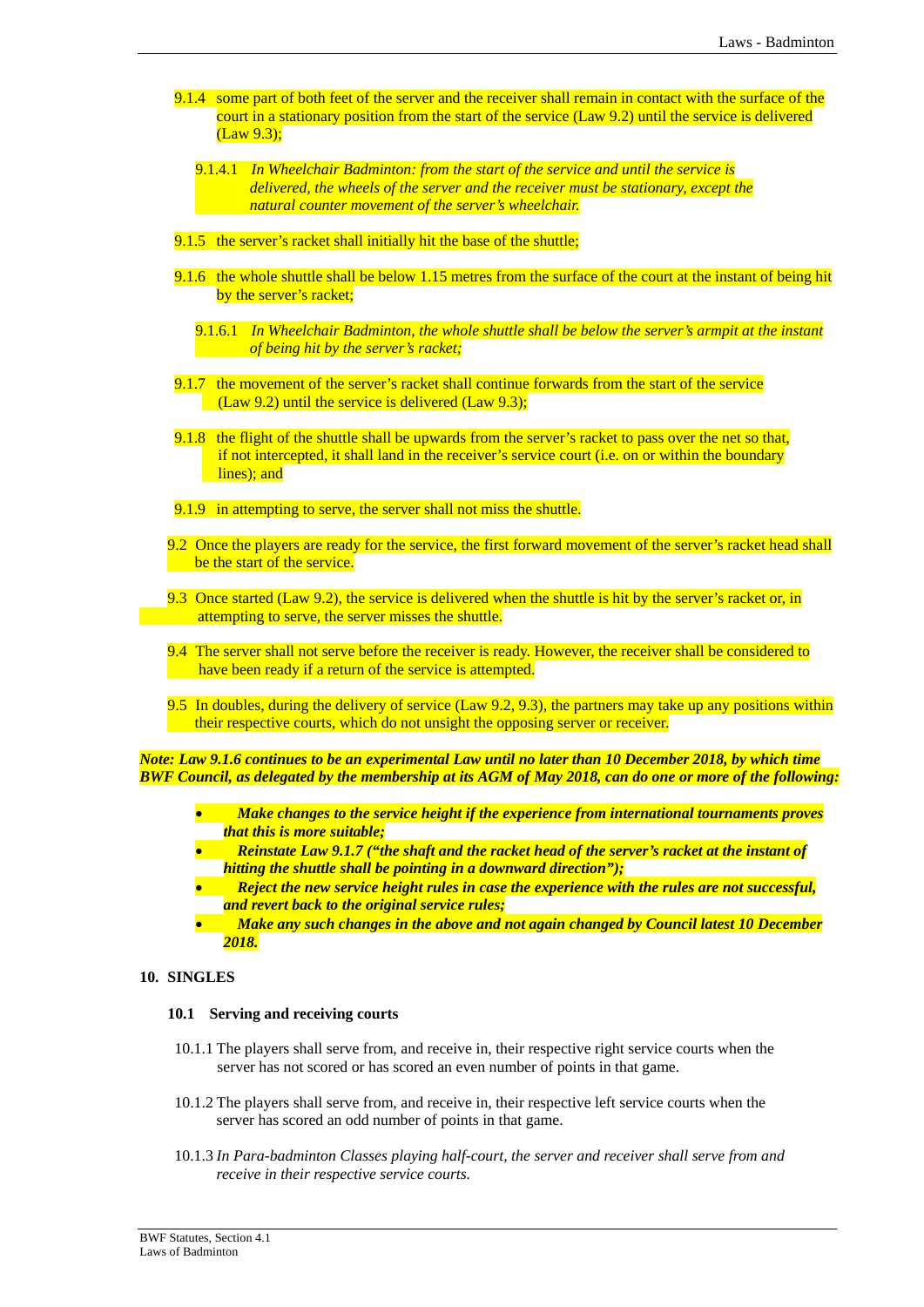## **10.2 Order of play and position on court**

10.2.1 In a rally, the shuttle may be hit by the server and the receiver alternately, from any position on that player's side of the net, until the shuttle ceases to be in play (Law 15).

## **10.3 Scoring and serving**

- 10.3.1 If the server wins a rally (Law 7.3), the server shall score a point. The server shall then serve again from the alternate service court.
- 10.3.2 If the receiver wins a rally (Law 7.3), the receiver shall score a point. The receiver shall then become the new server.

## **11. DOUBLES**

#### **11.1 Serving and receiving courts**

- 11.1.1 A player of the serving side shall serve from the right service court when the serving side has not scored or has scored an even number of points in that game.
- 11.1.2 A player of the serving side shall serve from the left service court when the serving side has scored an odd number of points in that game.
- 11.1.3 The player of the receiving side who served last shall stay in the same service court from where he served last. The reverse pattern shall apply to the receiver's partner.
- 11.1.4 The player of the receiving side standing in the diagonally opposite service court to the server shall be the receiver.
- 11.1.5 The players shall not change their respective service courts until they win a point when their side is serving.
- 11.1.6 Service in any turn of serving shall be delivered from the service court corresponding to the serving side's score, except as provided in Law 12.

## **11.2 Order of play and position on court**

After the service is returned, in a rally, the shuttle may be hit by either player of the serving side and either player of the receiving side alternately, from any position on that player's side of the net, until the shuttle ceases to be in play (Law 15).

#### **11.3 Scoring and serving**

- 11.3.1 If the serving side wins a rally (Law 7.3), the serving side shall score a point. The server shall then serve again from the alternate service court.
- 11.3.2 If the receiving side wins a rally (Law 7.3), the receiving side shall score a point. The receiving side shall then become the new serving side.

## **11.4 Sequence of serving**

In any game, the right to serve shall pass consecutively:

- 11.4.1 from the initial server who started the game from the right service court
- 11.4.2 to the partner of the initial receiver.
- 11.4.3 to the partner of the initial server
- 11.4.4 to the initial receiver,
- 11.4.5 to the initial server and so on.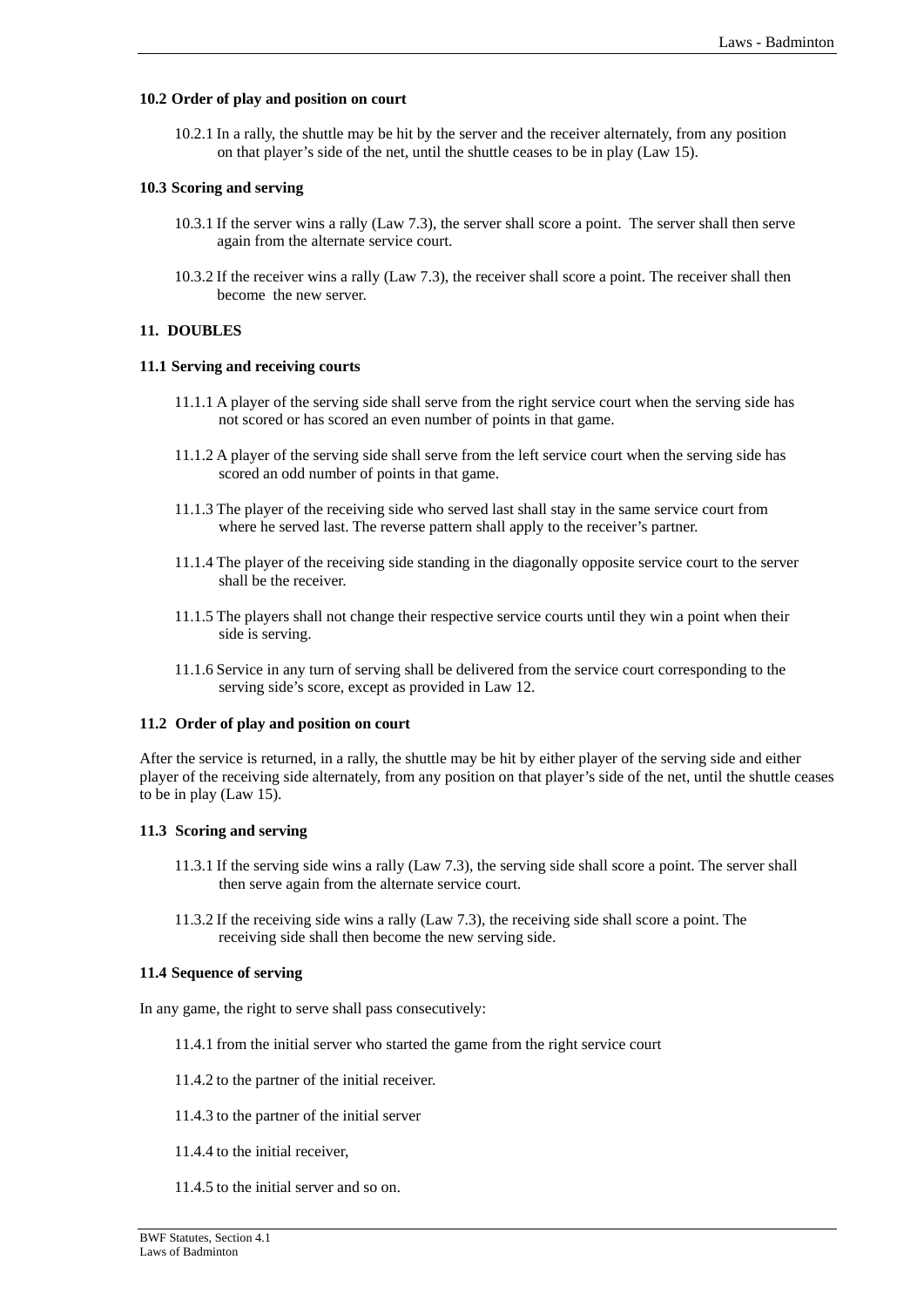- 11.5 No player shall serve or receive out of turn, or receive two consecutive services in the same game, except as provided in Law 12.
- 11.6 Either player of the winning side may serve first in the next game, and either player of the losing side may receive first in the next game.

## **12. SERVICE COURT ERRORS**

12.1 A service court error has been made when a player:

12.1.1 has served or received out of turn; or

- 12.1.2 has served or received from the wrong service court;
- 12.2 If a service court error is discovered, the error shall be corrected and the existing score shall stand.

## **13. FAULTS**

It shall be a 'fault':

- 13.1 if a service is not correct (Law 9.1);
- 13.2 if, in service, the shuttle:
	- 13.2.1 is caught on the net and remains suspended on its top;
	- 13.2.2 after passing over the net, is caught in the net; or
	- 13.2.3 is hit by the receiver's partner;
- 13.3 if in play, the shuttle:
	- 13.3.1 lands outside the boundaries of the court (i.e. not on or within the boundary lines);
	- 13.3.2 fails to pass over the net;
	- 13.3.3 touches the ceiling or side walls;
	- 13.3.4 touches the person or dress of a player;
		- 13.3.4.1 *In Para-badminton a Wheelchair or Crutch is considered part of the player's person.*

13.3.5 touches any other object or person outside the court;

 *(Where necessary on account of the structure of the building, the local badminton authority may, subject to the right of veto of its Member Association, make bye-laws dealing with cases in which a shuttle touches an obstruction).* 

13.3.6 is caught and held on the racket and then slung during the execution of a stroke;

- 13.3.7 is hit twice in succession by the same player. However, a shuttle hitting the head and the stringed area of the racket in one stroke shall not be a 'fault';
- 13.3.8 is hit by a player and the player's partner successively; or
- 13.3.9 touches a player's racket and does not travel towards the opponent's court;
- 13.4 if, in play, a player:

13.4.1 touches the net or its supports with racket, person or dress;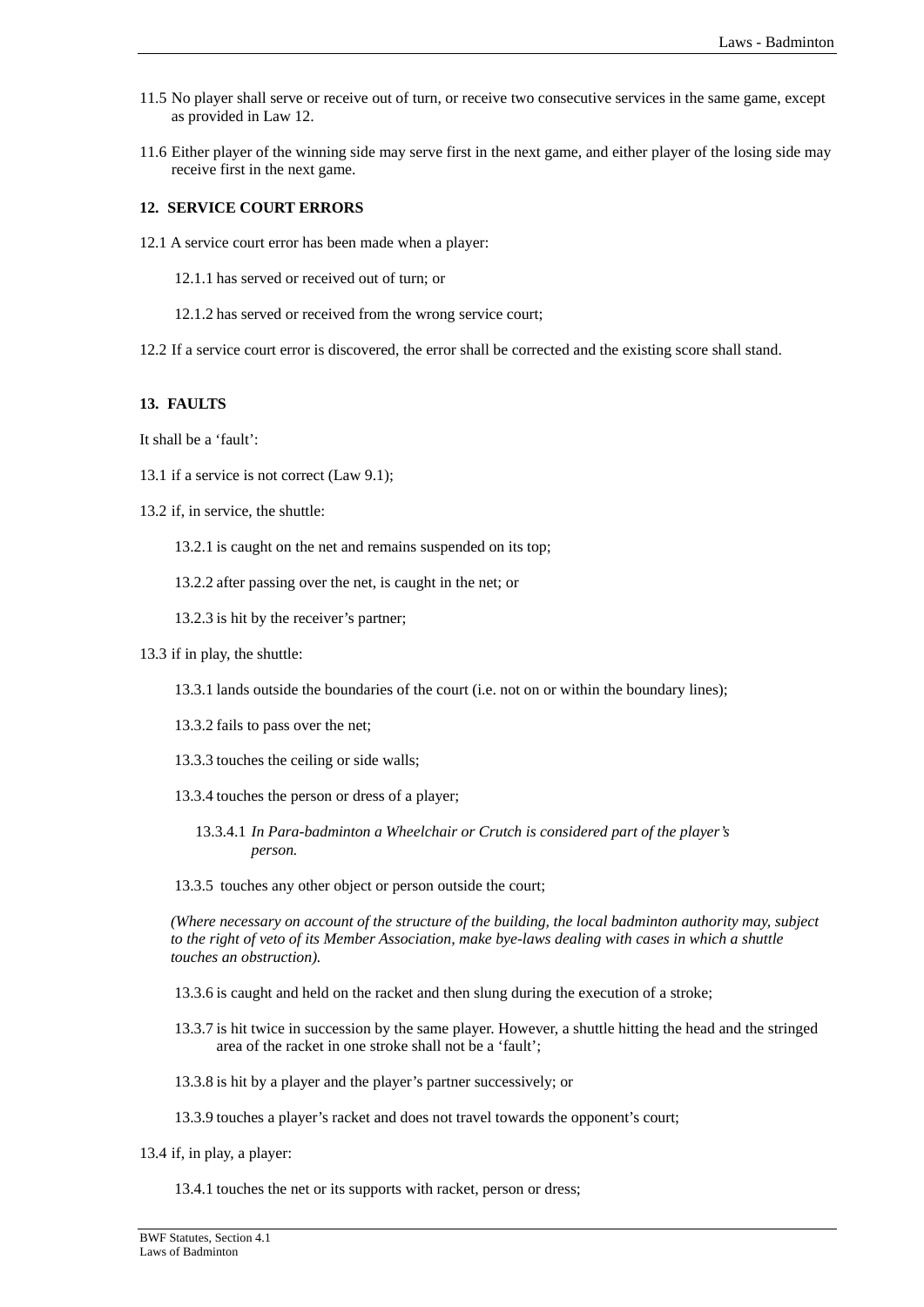- 13.4.2 invades an opponent's court over the net with racket or person except that the striker may follow the shuttle over the net with the racket in the course of a stroke after the initial point of contact with the shuttle is on the striker's side of the net;
- 13.4.3 invades an opponent's court under the net with racket or person such that an opponent is obstructed or distracted; or
- 13.4.4 obstructs an opponent, i.e. prevents an opponent from making a legal stroke where the shuttle is followed over the net;
- 13.4.5 deliberately distracts an opponent by any action such as shouting or making gestures;
- 13.4.6 *in Wheelchair Badminton* 
	- 13.4.6.1 *at the moment the shuttle is hit no part of the players' trunk is in contact with the seat of the wheelchair.*
	- 13.4.6.2 *if the fixation of a foot to the footrest is lost.*

13.4.6.3 *during play, the player touches the floor with any part of the feet.* 

13.5 if a player is guilty of flagrant, repeated or persistent offences under Law 16.

## **14. LETS**

- 14.1'Let' shall be called by the umpire, or by a player (if there is no umpire), to halt play.
- 14.2 It shall be a 'let", if:
	- 14.2.1 the server serves before the receiver is ready (Law 9.4);
	- 14.2.2 during service, the receiver and the server are both faulted;
	- 14.2.3 after the service is returned, the shuttle is:
		- 14.2.3.1 caught on the net and remains suspended on its top, or
		- 14.2.3.2 after passing over the net is caught in the net;
	- 14.2.4 during play, the shuttle disintegrates and the base completely separates from the rest of the shuttle;
	- 14.2.5 in the opinion of the umpire, play is disrupted or a player of the opposing side is distracted by a coach;
	- 14.2.6 a line judge is unsighted and the umpire is unable to make a decision; or
	- 14.2.7 any unforeseen or accidental situation has occurred.
- 14.3 When a 'let' occurs, play since the last service shall not count and the player who served last shall serve again.

## **15. SHUTTLE NOT IN PLAY**

A shuttle is not in play when:

- 15.1 it strikes the net or post and starts to fall towards the surface of the court on the striker's side of the net;
- 15.2 it hits the surface of the court; or
- 15.3 a 'fault' or a 'let' has occurred.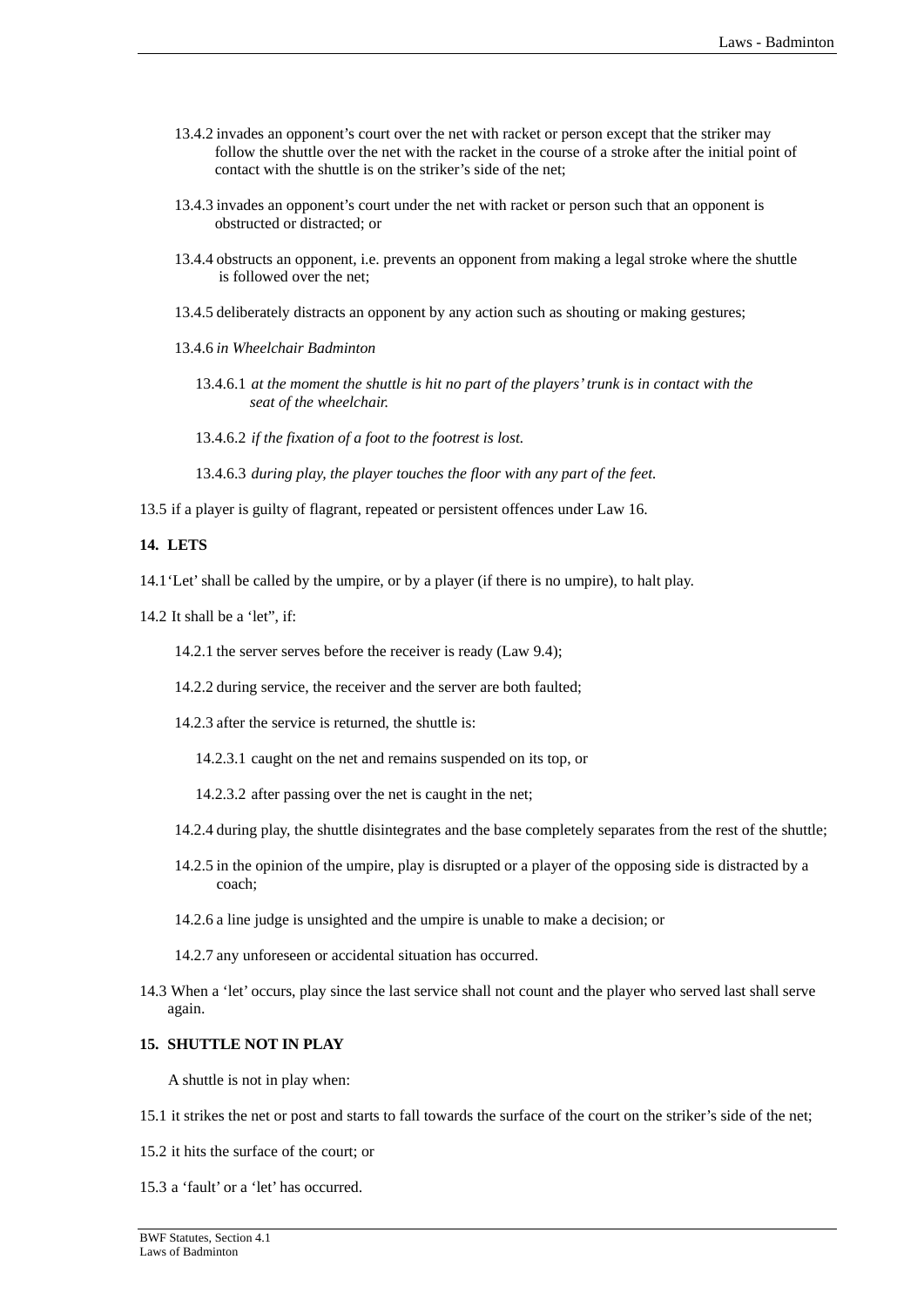## **16. CONTINUOUS PLAY, MISCONDUCT & PENALTIES**

16.1 Play shall be continuous from the first service until the match is concluded, except as allowed in Laws 16.2 and 16.3*, and, for Wheelchair Badminton, 16.5.3.*

## **16.2 Intervals:**

- 16.2.1 not exceeding 60 seconds during each game when the leading score reaches 11 points; and
- 16.2.2 not exceeding 120 seconds between the first and second game, and between the second and third game shall be allowed in all matches.

 (For a televised match, the Referee may decide before the match that intervals as in Law 16.2 are mandatory and of fixed duration).

#### **16.3 Suspension of play**

- 16.3.1 When necessitated by circumstances not within the control of the players, the umpire may suspend play for such a period as the umpire may consider necessary.
- 16.3.2 Under special circumstances the Referee may instruct the umpire to suspend play. In Parabadminton, repair of additional equipment for Para-badminton (Law 5.2) may be considered a special circumstance.
- 16.3.3 If play is suspended, the existing score shall stand and play shall be resumed from that point.

#### **16.4 Delay in play**

- 16.4.1 Under no circumstances shall play be delayed to enable a player to recover strength or wind or to receive advice.
- 16.4.2 The umpire shall be the sole judge of any delay in play.

#### **16.5 Advice and leaving the court**

- 16.5.1 Only when the shuttle is not in play (Law 15), shall a player be permitted to receive advice during a match.
- 16.5.2 No player shall leave the court during a match without the umpire's permission, except during the intervals as described in Law 16.2.
- 16.5.3 *In Wheelchair Badminton, a player may be allowed to leave the court for one additional interval during a match in order to catheterise. The player shall be accompanied by any BWF appointed Technical Official.*
- 16.6 A player shall not:
	- 16.6.1 deliberately cause delay in, or suspension of, play;
	- 16.6.2 deliberately modify or damage the shuttle in order to change its speed or its flight;

16.6.3 behave in an offensive or inappropriate manner; or

16.6.4 be guilty of misconduct not otherwise covered by the Laws of Badminton.

## **16.7 Administration of breach**

16.7.1 The umpire shall administer any breach of Law 16.4.1, 16.5.2 or 16.6 by:

16.7.1.1 issuing a warning to the offending side; or

16.7.1.2 faulting the offending side, if previously warned; or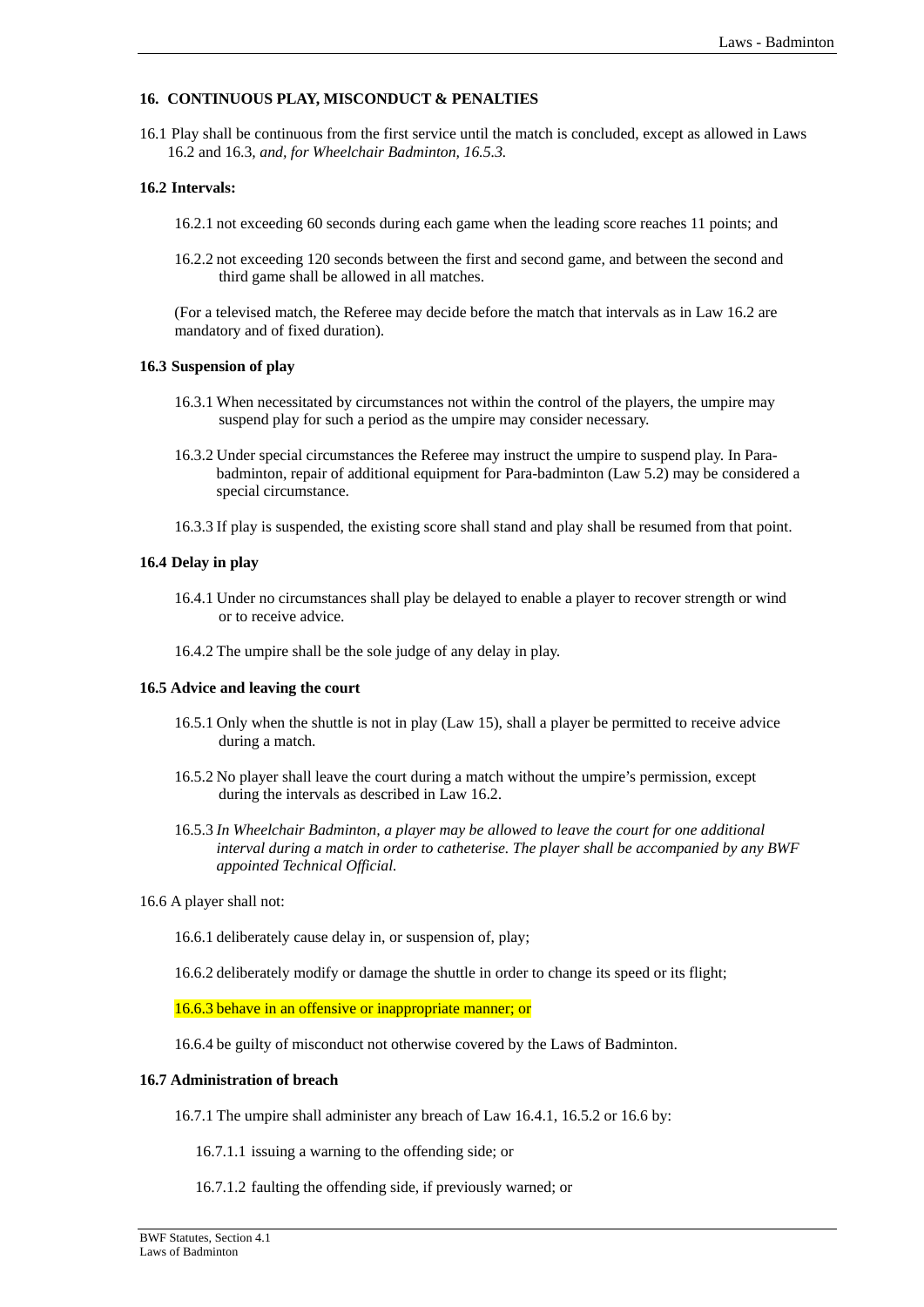- 16.7.1.3 faulting the offending side in cases of flagrant offence or breach of Law 16.2.
- 16.7.2 On faulting a side (Law 16.7.1.2 or 16.7.1.3), the umpire shall report the offending side immediately to the Referee, who shall have the power to disqualify the offending side from the match.

## **17. OFFICIALS AND APPEALS**

- 17.1 The Referee shall be in overall charge of the tournament or championship(s) of which a match forms part.
- 17.2 The umpire, where appointed, shall be in charge of the match, the court and its immediate surrounds. The umpire shall report to the Referee.
- 17.3 The service judge shall call service faults made by the server should they occur (Law 9.1.2 to 9.1.9).
- 17.4 A line judge shall indicate whether a shuttle landed 'in' or 'out' on the line(s) assigned.
- 17.5 An official's decision shall be final on all points of fact for which that official is responsible except that if,
	- 17.5.1 in the opinion of the umpire, it is beyond reasonable doubt that a line judge has clearly made a wrong call, the umpire shall overrule the decision of the line judge.
	- 17.5.2 an Instant Review System is in operation, the system in operation shall decide on any line call challenge (BWF Statutes, Section 4.1.8).
- 17.6 An umpire shall:
	- 17.6.1 uphold and enforce the Laws of Badminton and, especially, call a 'fault' or a 'let' should either occur;
	- 17.6.2 give a decision on any appeal regarding a point of dispute, if made before the next service is delivered;
	- 17.6.3 ensure players and spectators are kept informed of the progress of the match;
	- 17.6.4 appoint or replace line judges or a service judge in consultation with the Referee;
	- 17.6.5 where another technical official is not appointed, arrange for that official's duties to be carried out;
	- 17.6.6 where an appointed official is unsighted, carry out that official's duties or play a 'let';
	- 17.6.7 record and report to the Referee all matters relating to Law 16; and
	- 17.6.8 refer to the Referee all unsatisfied appeals on questions of law only. (Such appeals must be made before the next service is delivered or, if at the end of the match, before the side that appeals has left the court.)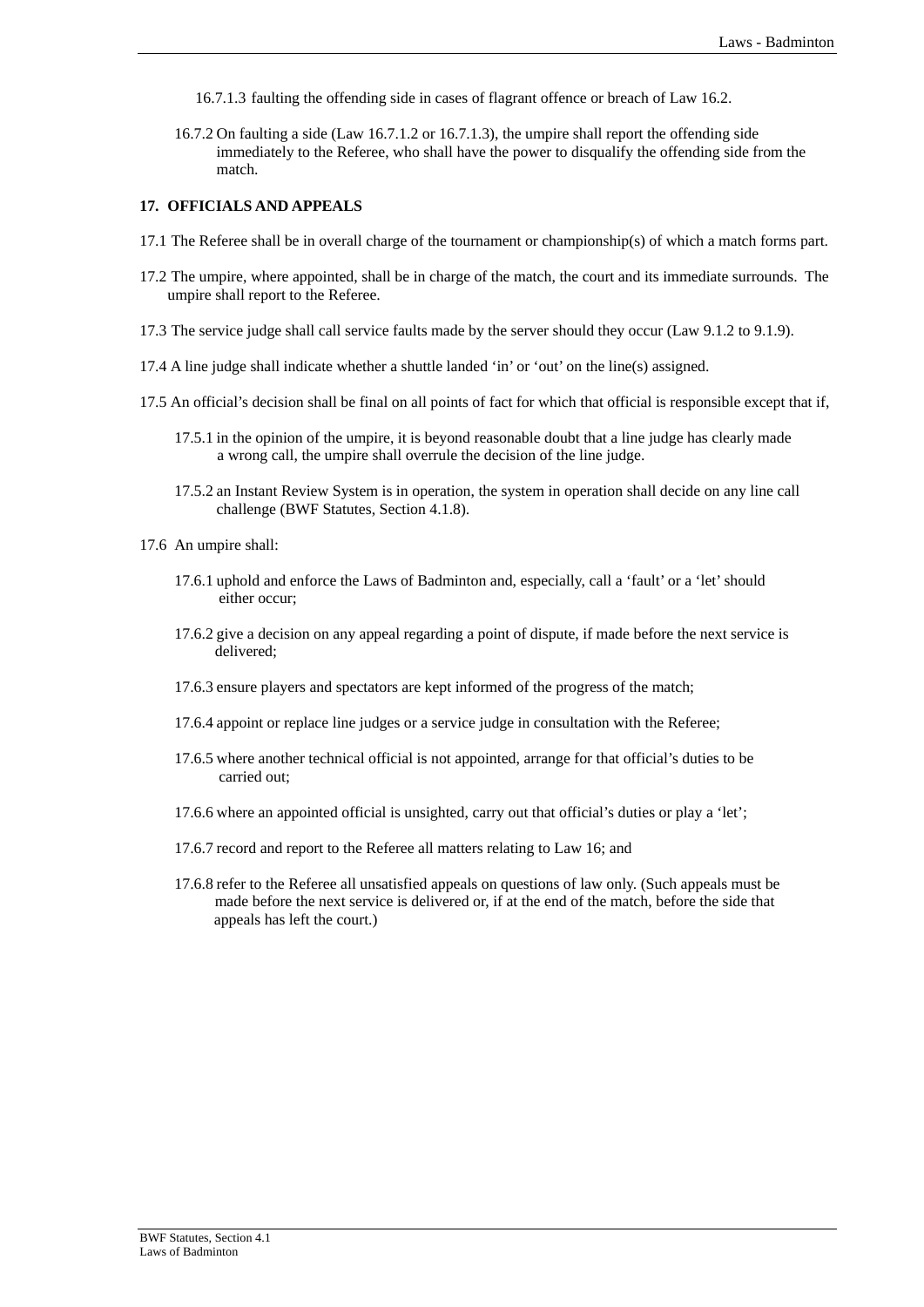

*Court and service court for Para-badminton wheelchair Classes singles.* 

## **DIAGRAM E**



*Court and service court for doubles Para-badminton wheelchair Classes doubles*